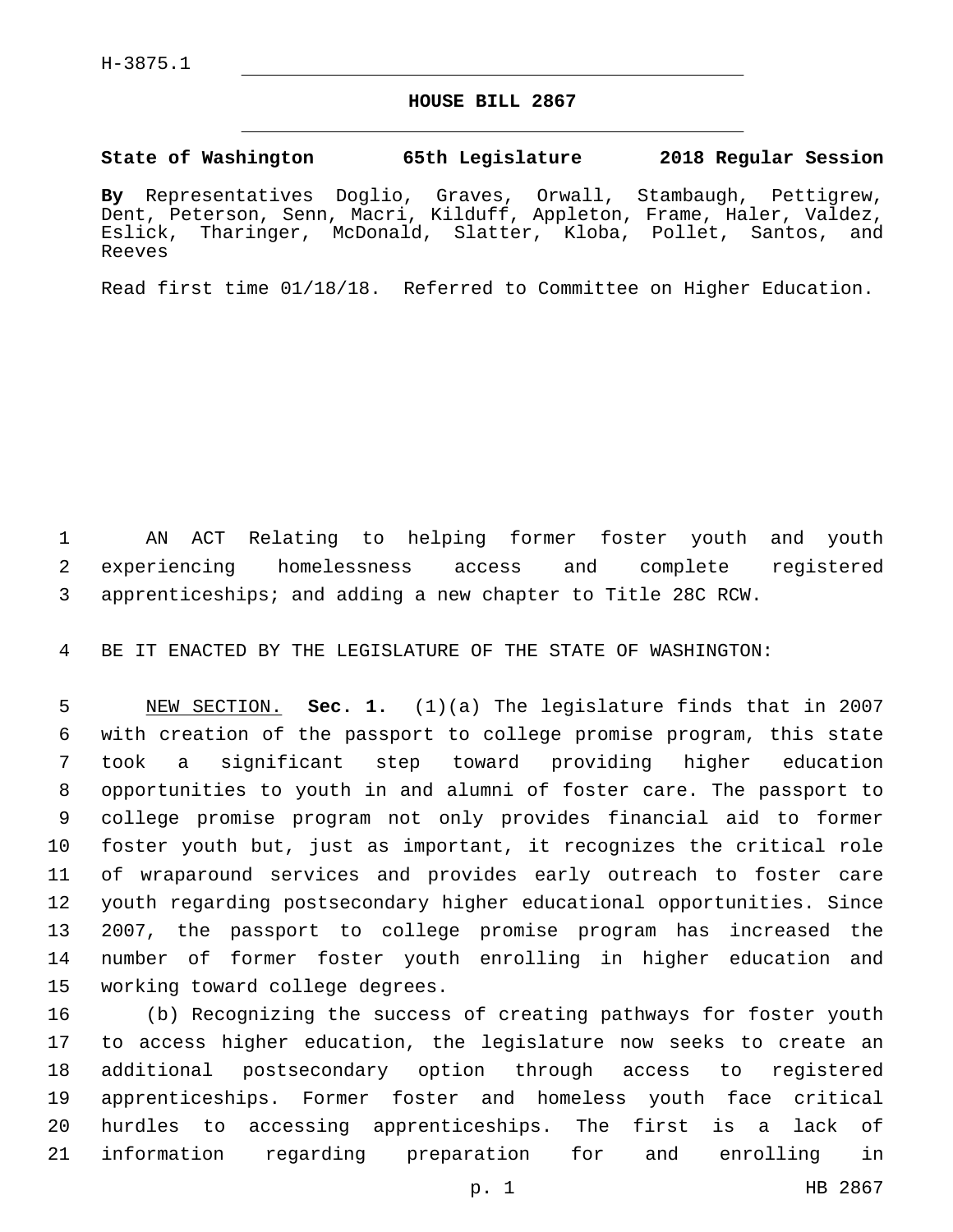apprenticeships. The second is finding the financial resources to begin and continue in an apprenticeship. As a result of the unique hurdles and challenges that face youth in and alumni of foster care and homeless and former homeless youth, a disproportionate number of them are part of society's large group of marginalized youth.

 (c) The legislature reiterates its earlier recognition of the critical role education plays in improving outcomes for youth in and alumni of foster care and homeless and former homeless youth, as well as the key role played by wraparound services in providing continuity and seamless transitions to postsecondary credential programs. With the creation of a parallel passport for registered apprenticeships, including wraparound services, the legislature strives to make Washington the leader in the nation with respect to foster and homeless youth graduating from high school and enrolling in and 15 achieving a postsecondary credential.

 (2) The legislature intends to create the passport to apprenticeship opportunities program. The program will have two 18 primary components:

 (a) Significantly increasing outreach to foster and homeless youth between the ages of thirteen and eighteen regarding the registered apprenticeship opportunities available to them and how to apply; and

 (b) Providing financial assistance to former foster and homeless youth to meet registered apprenticeship entrance requirements and occupational-specific costs, and providing supportive services to help them register for and complete an apprenticeship.

 NEW SECTION. **Sec. 2.** The definitions in this section apply throughout this chapter unless the context clearly requires otherwise.

 (1) "Apprentice" means a person enrolled in a state-approved or 31 reciprocally recognized apprenticeship program.

 (2) "Apprenticeship" means an apprenticeship training program approved or recognized by the state apprenticeship and training 34 council.

(3) "Department" means the employment security department.

 (4) "Occupational-specific costs" means the costs associated with entering an apprenticeship, including but not limited to, fees, tuition for classes, work clothes, rain gear, boots, occupation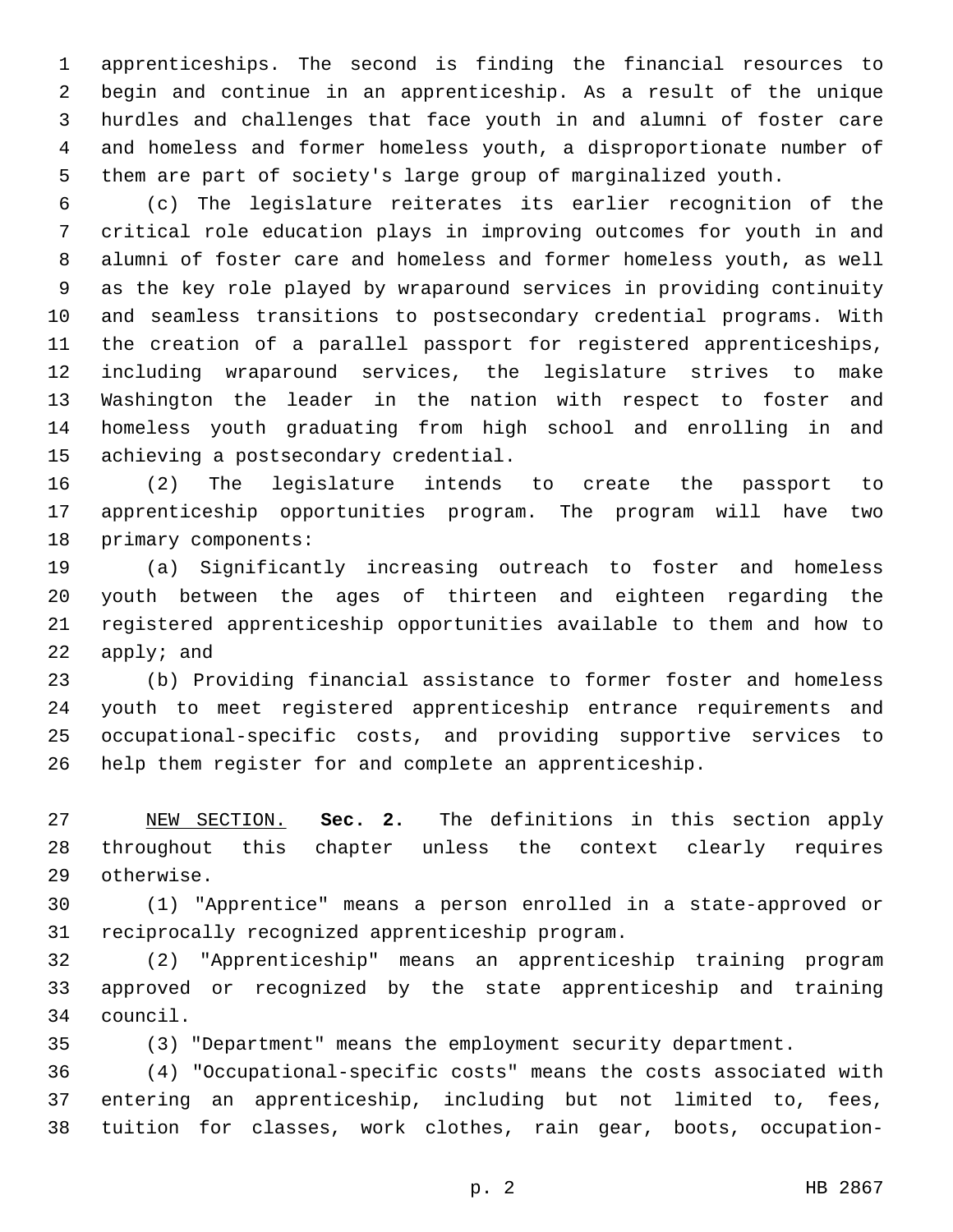specific tools, plus the costs of reasonable transportation expenses 2 incurred by an apprentice.

 (5) "Preapprentice" means a person enrolled in a state-approved or reciprocally recognized preapprenticeship training program.

 (6) "Preapprenticeship" means a preapprenticeship training program approved or recognized by the state apprenticeship and 7 training council.

 (7) "Program" means the passport to apprenticeship opportunities 9 program created in this chapter.

 NEW SECTION. **Sec. 3.** The passport to apprenticeship opportunities program is created. The purpose of the program is to:

 (1) Encourage current and former foster youth and youth experiencing homelessness to prepare for, enroll in, and successfully 14 complete an apprenticeship; and

 (2) Provide current and former foster youth and youth experiencing homelessness with the planning, information, institutional support, and direct financial resources necessary for them to succeed in a preapprenticeship or apprenticeship.

 NEW SECTION. **Sec. 4.** (1) The department shall design and, to the extent funds are appropriated for this purpose, implement, a program of assistance for residents who emancipated from the state foster care system after having spent at least one day in care or who experienced homelessness for one day between the ages of thirteen and eighteen.

 (2) The department shall convene and consult with an advisory committee to assist with program design and implementation. The committee shall include but not be limited to former foster and homeless youth and their advocates, public and private agencies that assist current and former foster youth in their transition to adulthood, the state board for community and technical colleges, the state workforce training and education coordinating board, and the 32 state apprenticeship and training council.

 (3) To the extent that funds have been appropriated for this purpose, an applicant is eligible for assistance under this section 35 if the applicant:

 (a) Emancipated from foster care on or after January 1, 2018, after having spent at least one day in foster care subsequent to the applicant's thirteenth birthday, or who experienced homelessness for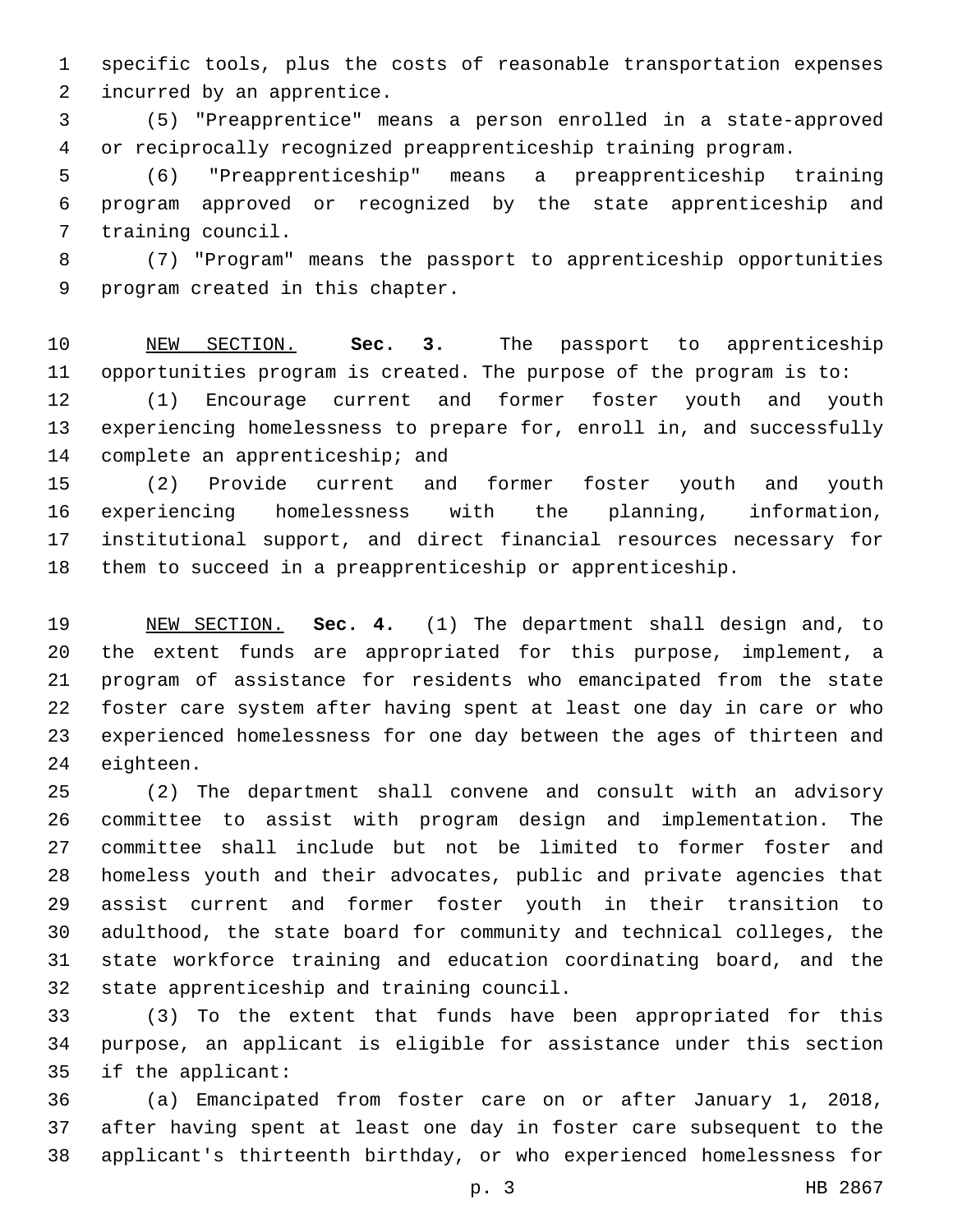at least one day after age thirteen and prior to the applicant's 2 eighteenth birthday;

(b) Is a resident student, as defined in RCW 28B.15.012(2);

 (c) Is registered with or will register on at least a half-time basis with an apprenticeship or preapprenticeship in Washington state 6 by the age of twenty-one; and

 (d) Is making satisfactory progress toward the completion of an apprenticeship or preapprenticeship, if receiving financial assistance as provided in subsection (4) of this section.

 (4) An eligible applicant may receive financial assistance through the program for a maximum of six years after first enrolling with a registered apprenticeship or preapprenticeship or until the applicant turns age twenty-six, whichever occurs first.

 NEW SECTION. **Sec. 5.** (1) To the extent funds are appropriated for this purpose, the department, with input from the state apprenticeship and training council and the department of labor and industries, shall contract through a request for proposals process with at least one nongovernmental entity with each of the following specialties:

 (a) Education coordination for youth who are dependent pursuant to chapter 13.34 RCW, birth to twelfth grade in Washington state, with demonstrated success in working with foster care youth and assisting foster care youth in receiving appropriate educational services, including enrollment, accessing school-based services, reducing out-of-school discipline interventions, and attaining high 26 school graduation; and

 (b) Providing quality training, employment navigation, and supportive services to disadvantaged populations seeking to complete apprenticeships and preapprenticeships.29

 (2) The nongovernmental entity or entities selected under subsection (1)(a) of this section must engage in a public-private partnership with the department and are responsible for raising a portion of the funds needed for service delivery, administration, and 34 evaluation.

 (3) The nongovernmental entity or entities selected under subsection (1)(b) of this section shall provide supportive services to apprentices and preapprentices, and disburse the state financial assistance in section 4 of this act to meet apprenticeship and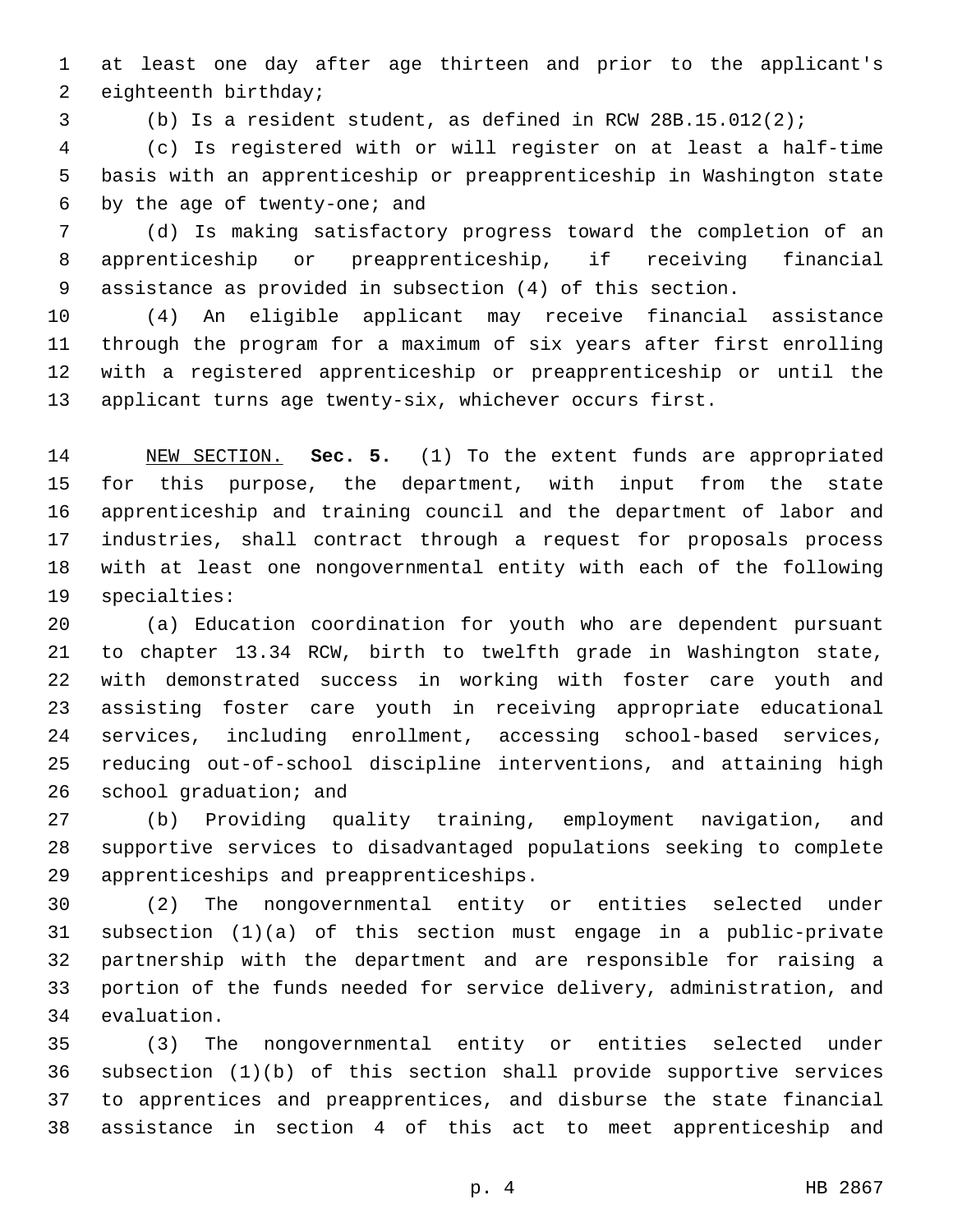preapprenticeship entrance requirements and occupational-specific 2 costs.

 (4) The nongovernmental entities selected under subsection (1) of this section shall:4

 (a) Coordinate together to provide transition planning to foster and homeless youth in Washington state beginning at age thirteen that 7 includes:

 (i) Comprehensive information regarding postsecondary apprenticeship and preapprenticeship opportunities including, but not limited to, transportation, housing, and other logistical 11 considerations;

 (ii) How and when to apply to registered apprenticeships and 13 recognized preapprenticeships;

 (iii) What courses to take to prepare the particular youth to 15 succeed at their postsecondary plans; and

 (iv) Social, community, educational, logistical, and other issues 17 that frequently impact apprentices and their success rates; and

 (b) Coordinate their outreach efforts with the private agency performing outreach for the passport to college promise program under 20 chapter 28B.117 RCW.

 NEW SECTION. **Sec. 6.** Effective operation of the passport to apprenticeship opportunities program requires early and accurate identification of former foster and homeless youth so that they can be linked to the financial and other assistance that will help them succeed in an apprenticeship. The department of social and health services and department of commerce shall devise and implement procedures for efficiently, promptly, and accurately identifying applicants who are eligible for services under section 4 of this act, and for sharing that information with the department. The procedures shall include appropriate safeguards for consent by the applicant before disclosure.

 NEW SECTION. **Sec. 7.** (1) To the extent funds are appropriated for this purpose, the department, with input from the state apprenticeship and training council and the foster care partnership, shall develop and maintain an internet web site and outreach program to serve as a comprehensive portal for foster and homeless youth in Washington state to obtain information regarding apprenticeships and preapprenticeships including, but not necessarily limited to: